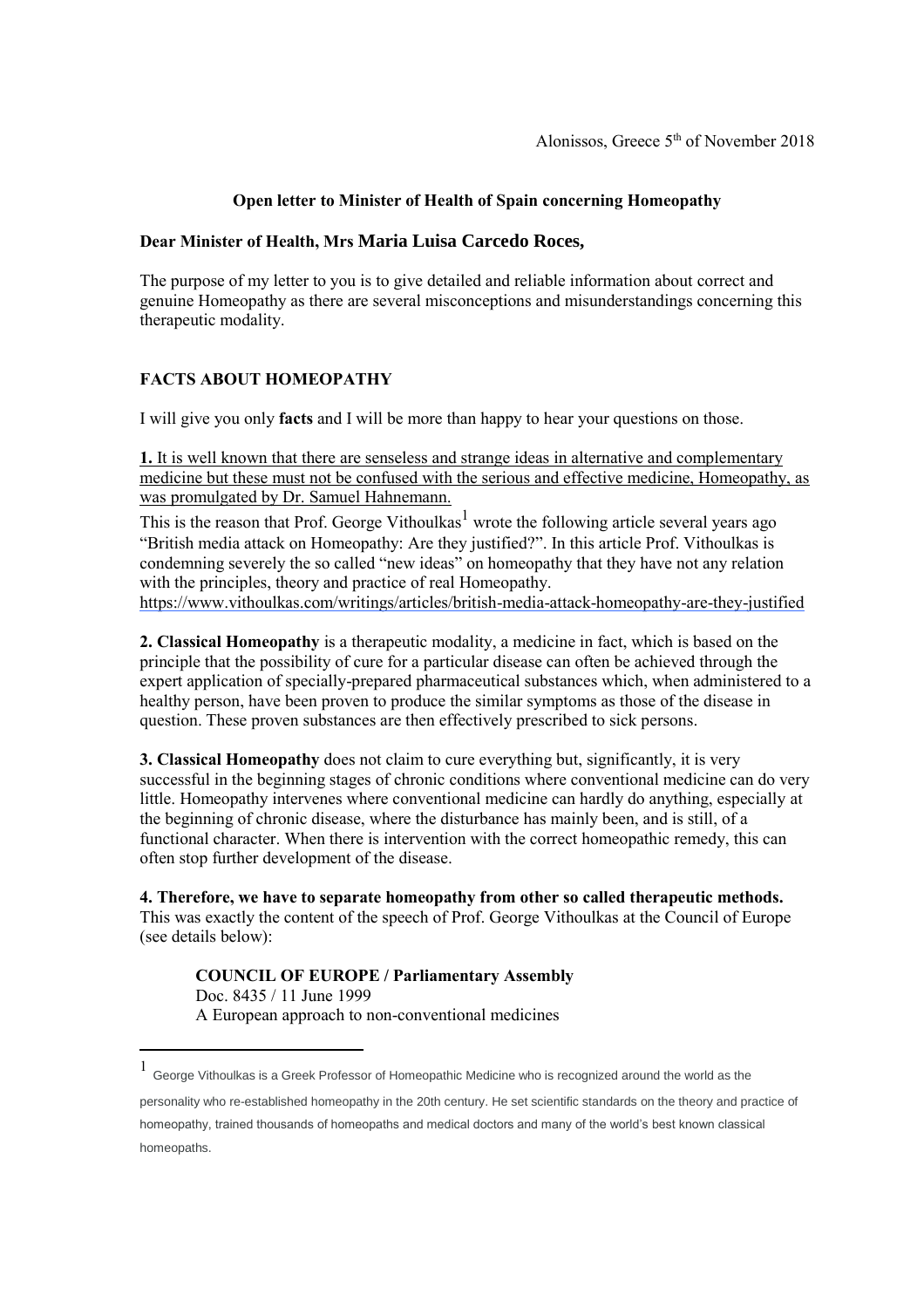Report Social, Health and Family Affairs Committee Rapporteur: Ms Lara Ragnarsdóttir, Iceland, European Democratic Group Summary

....

7. In May 1998, the Social, Health and Family Affairs Committee heard Mr Vithoulkas, a homeopath who has been awarded the Alternative Nobel Prize, and who identifies three separate categories: firstly, alternative medicine, which includes homeopathy and acupuncture; secondly, complementary medicine, which includes osteopathy, chiropractic, herbal medicine, naturopathy and so on; and a third, paramedical, category comprising techniques such as music therapy and meditation which bear no relation to medicine proper.

**5.** Concerning the *meta-analysis of over 1800 studies, published in 2015 by the National Health and Medical Research Council of Australia.* This meta-analysis, in which the attack against homeopathy was orchestrated, was false. The real fact was this: <http://www.udihop.net/2018/07/19/5334/>

The first analysis that was done was positive for homeopathy, then they suppressed this first metaanalysis and presented another one with the false data in order to degrade homeoapathy. Furthermore, the commonly known events during the course of homeopathic treatment, such as "initial aggravation" and "symptom-shift" were not considered in almost all the studies. Thus, only few trials were eligible for meta-analyses, if at all. (Vithoulkas G., **Serious mistakes in meta-analysis of homeopathic research,** Journal of Medicine and Life Vol. 10, Issue 1, January-March 2017, pp.47-49)<https://www.ncbi.nlm.nih.gov/pmc/articles/PMC5304371/>

**6.** It is important that you take time to read below the latest papers displaying **impressive cured cases with Homeopathy:**

**<http://journals.sagepub.com/doi/full/10.1177/2050313X18792813>**

**<http://journals.sagepub.com/doi/full/10.1177/2515690X18777995>**

**[http://www.medandlife.ro/index.php/current-issue/394-short-communication/1066](http://www.medandlife.ro/index.php/current-issue/394-short-communication/1066-could-homeopathy-become-an-alternative-therapy-in-dengue-fever-an-example-of-10-case-studies-pdf) [could-homeopathy-become-an-alternative-therapy-in-dengue-fever-an-example-of-](http://www.medandlife.ro/index.php/current-issue/394-short-communication/1066-could-homeopathy-become-an-alternative-therapy-in-dengue-fever-an-example-of-10-case-studies-pdf)[10-case-studies-pdf](http://www.medandlife.ro/index.php/current-issue/394-short-communication/1066-could-homeopathy-become-an-alternative-therapy-in-dengue-fever-an-example-of-10-case-studies-pdf)**

**<https://www.amjcaserep.com/abstract/index/idArt/905340>**

<https://www.karger.com/Article/Abstract/481819>

<http://journals.sagepub.com/eprint/hbdbyJAjF3v37WZEIP5Y/full>

<https://www.ncbi.nlm.nih.gov/pmc/articles/PMC5467251/>

[http://journals.sagepub.com/doi/abs/10.1177/2156587216682168?url\\_ver=Z39.88-](http://journals.sagepub.com/doi/abs/10.1177/2156587216682168?url_ver=Z39.88-2003&rfr_id=ori:rid:crossref.org&rfr_dat=cr_pub%3dpubmed) [2003&rfr\\_id=ori:rid:crossref.org&rfr\\_dat=cr\\_pub%3dpubmed](http://journals.sagepub.com/doi/abs/10.1177/2156587216682168?url_ver=Z39.88-2003&rfr_id=ori:rid:crossref.org&rfr_dat=cr_pub%3dpubmed)

<https://www.ncbi.nlm.nih.gov/pmc/articles/PMC5909950/>

[http://www.ijrh.org/article.asp?issn=0974-](http://www.ijrh.org/article.asp?issn=0974-7168;year=2015;volume=9;issue=2;spage=114;epage=122;aulast=Mahesh) [7168;year=2015;volume=9;issue=2;spage=114;epage=122;aulast=Mahesh](http://www.ijrh.org/article.asp?issn=0974-7168;year=2015;volume=9;issue=2;spage=114;epage=122;aulast=Mahesh)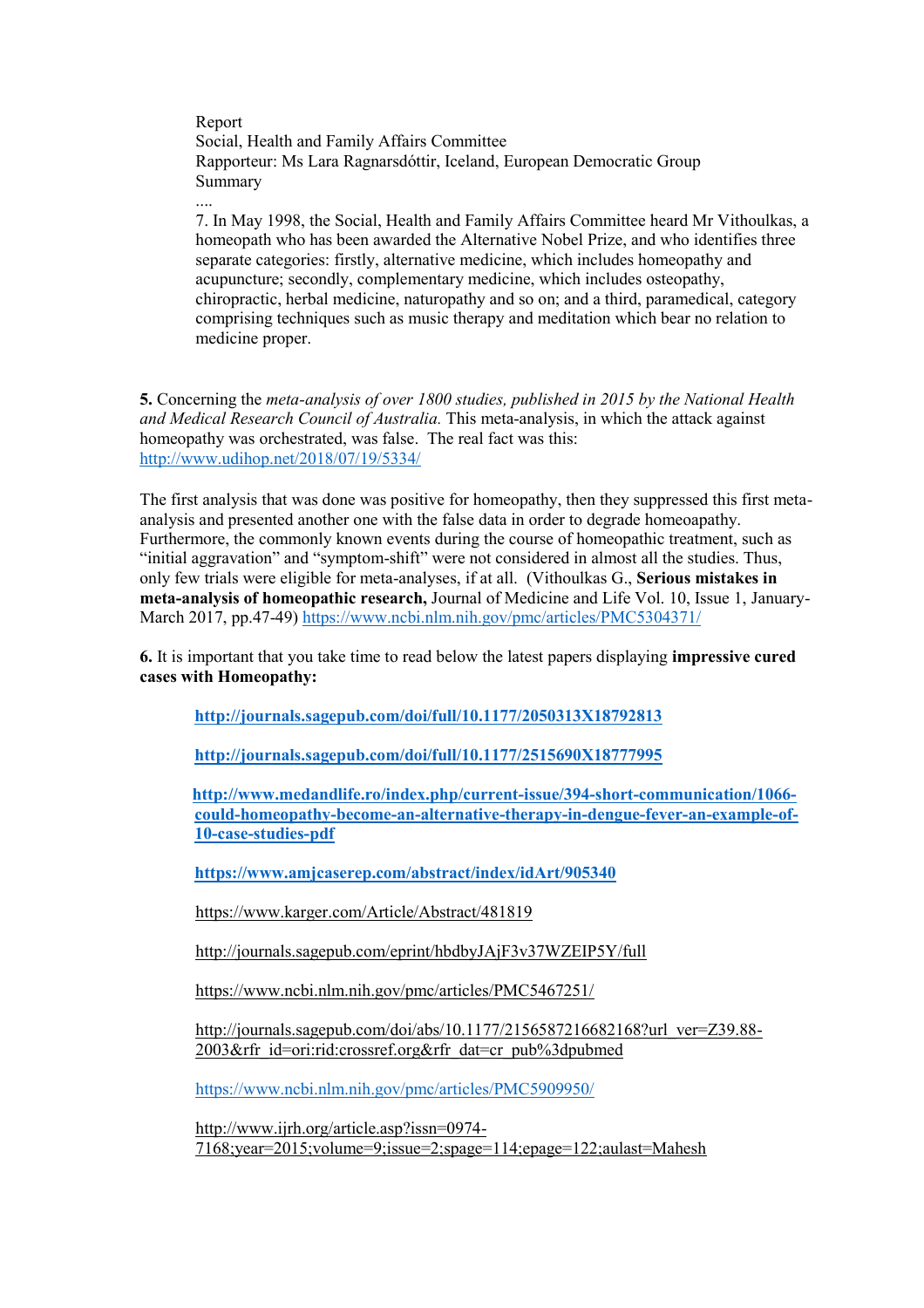#### [https://www.vithoulkas.com/sites/default/files/writings/Homeopathy\\_Infertility.pdf](https://www.vithoulkas.com/sites/default/files/writings/Homeopathy_Infertility.pdf)

[http://www.oatext.com/Fracture-treatment-with-the-aid-of-the-homeopathic-remedy-](http://www.oatext.com/Fracture-treatment-with-the-aid-of-the-homeopathic-remedy-Symphytum-officinale-A-report-of-four-cases.php)[Symphytum-officinale-A-report-of-four-cases.php](http://www.oatext.com/Fracture-treatment-with-the-aid-of-the-homeopathic-remedy-Symphytum-officinale-A-report-of-four-cases.php)

### **7.** Additionally, I am sending you the **Conferences in which the Research Team of International Academy of Classical Homeopathy participated**.

So far we have been invited to, and presented papers in, seven International Medical Congresses of very high standards with new ideas, which have an application not only in homeopathy but for general medicine as well. These new ideas have been proposed by Prof. Vithoulkas in his book "Levels of Health" and in his article the "The Continuum of a Unified theory of Diseases" <https://www.medscimonit.com/download/index/idArt/878341>

Here are the Medical Congresses in which we participated: New York - *"Autoimmunity in 2017-Where Are We Now?"* <http://conferencesynergy.com/welcome-message-autoimmunity-in-2017/>

Fiji islands - *"Immunometabolism and Chronic Disease Conference"* [https://imb.uq.edu.au/blog/2017/06/immunometabolism-and-chronic-disease](https://imb.uq.edu.au/blog/2017/06/immunometabolism-and-chronic-disease-conference-august-2017-fiji)[conference-august-2017-fiji](https://imb.uq.edu.au/blog/2017/06/immunometabolism-and-chronic-disease-conference-august-2017-fiji)

Krakow, Poland - *WONCA Europe Conference* - [http://www.woncaeurope2018.com](http://www.woncaeurope2018.com/)

Dublin, Ireland - *Keystone Sympos*ia [-http://www.keystonesymposia.org/18C6](http://www.keystonesymposia.org/18C6)

Stockholm, Sweden - *The 5th World Psoriasis and Psoriatic Arthritis Conference* - [http://www.ifpaworldconference.com](http://www.ifpaworldconference.com/)

International Conference at the Harvard Medical School – *Movement, Brain-Body-Cognition* [https://conferencemovement.org](https://conferencemovement.org/)

Amsterdam, Netherlands - *The 5th European Congress of Immunology* <https://www.eci2018.org/>

# **Our paper that was presented in the congress at Harvard Medical School, received the prestigious award of the best poster (see the link):**

<https://www.vithoulkas.com/news/impressive-recognition-new-ideas-medicine>

# **8. Also note that a significant number of credible and positive experimental studies on**

**homeopathy** at molecular, cellular and clinical levels which have been published in peer review journals are presented below for the serious researcher. The research papers are categorised into three groups which you may view separately using the hyperlinks (in brackets): Human Studies, Animal Studies and In Vitro Studies.

These papers have been rigorously researched and produced by medical scientists, and have been approved and published in internationally-recognised, highly-respected Journals or other approved scientific sources of research material:

<http://www.vithoulkas.com/research/positive-articles>

**9.** I think it will also be expedient for you to see the recent **Swiss Report about homeopathy:**

<http://www.springer.com/la/book/9783642206375>